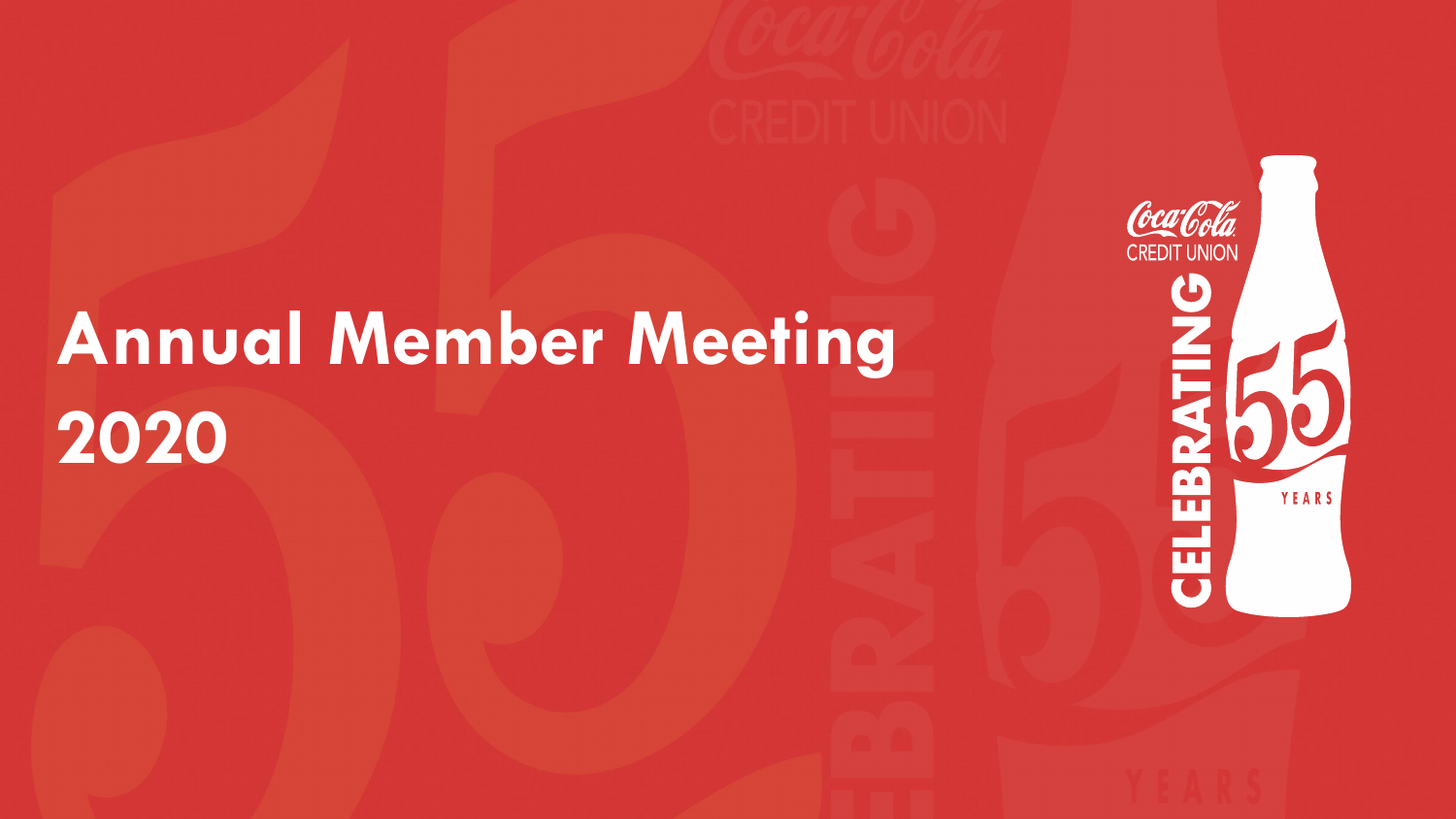### **HOUSEKEEPING**

- **Teleconference (Voice Services)**
	- Dial-in number: (877) 906-9811 or (404) 381-8527
	- Participant Passcode: 9812137564#
- **Annual Meeting Minutes**
	- Please review at: [creditunion.coca-cola.com](http://www.creditunion.coca-cola.com/) Learn>Resource Center>Annual Meeting
- **Prize Drawing**
	- Must be logged in to BlueJeans
	- Must be a current member in good standing
- **Questions**
	- Please submit questions via BlueJeans chat panel. Questions will be answered during the 'Other Business' segment.

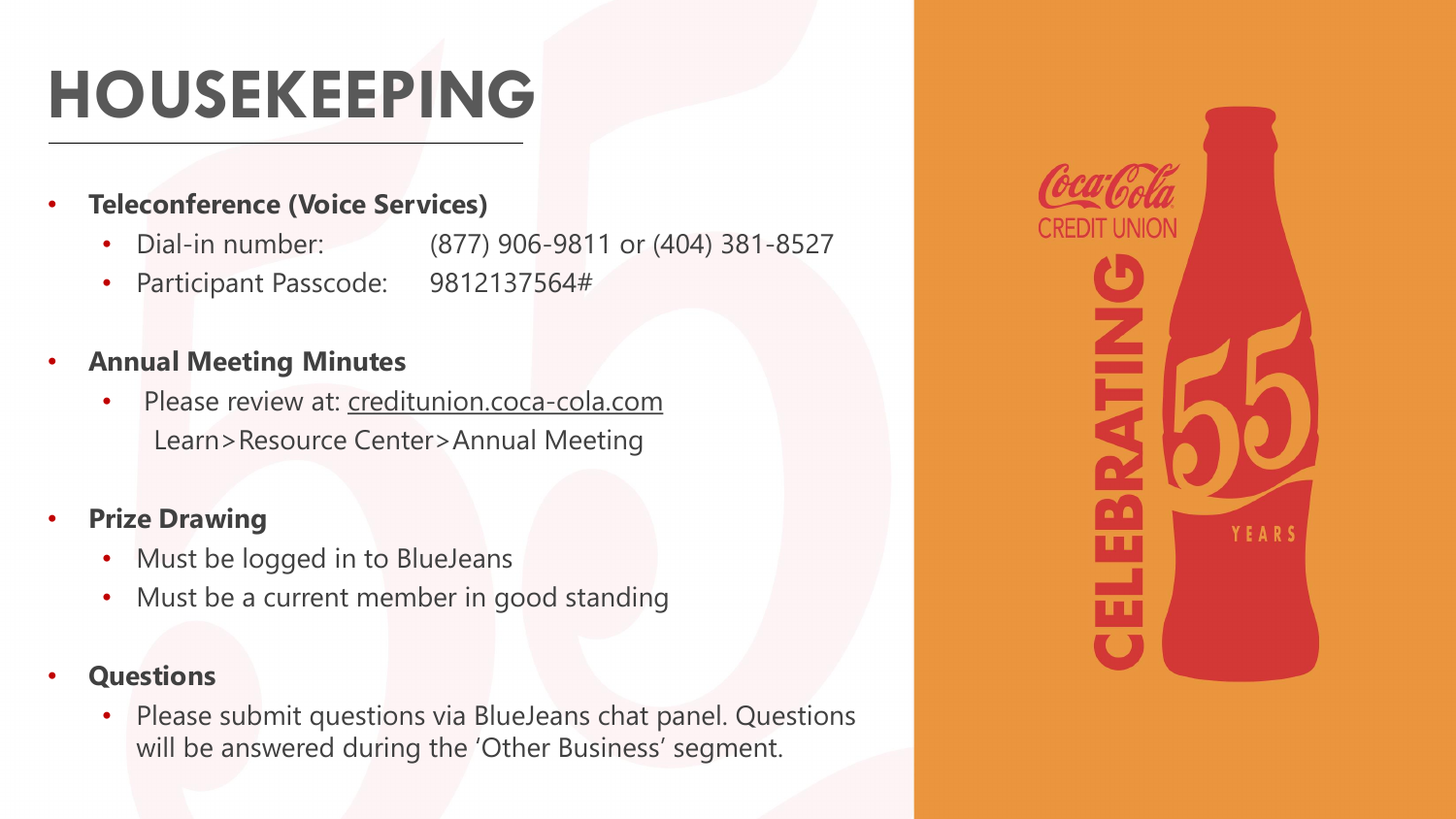# **CHAIRMAN'S INTRODUCTION** o Welcome o Call to Order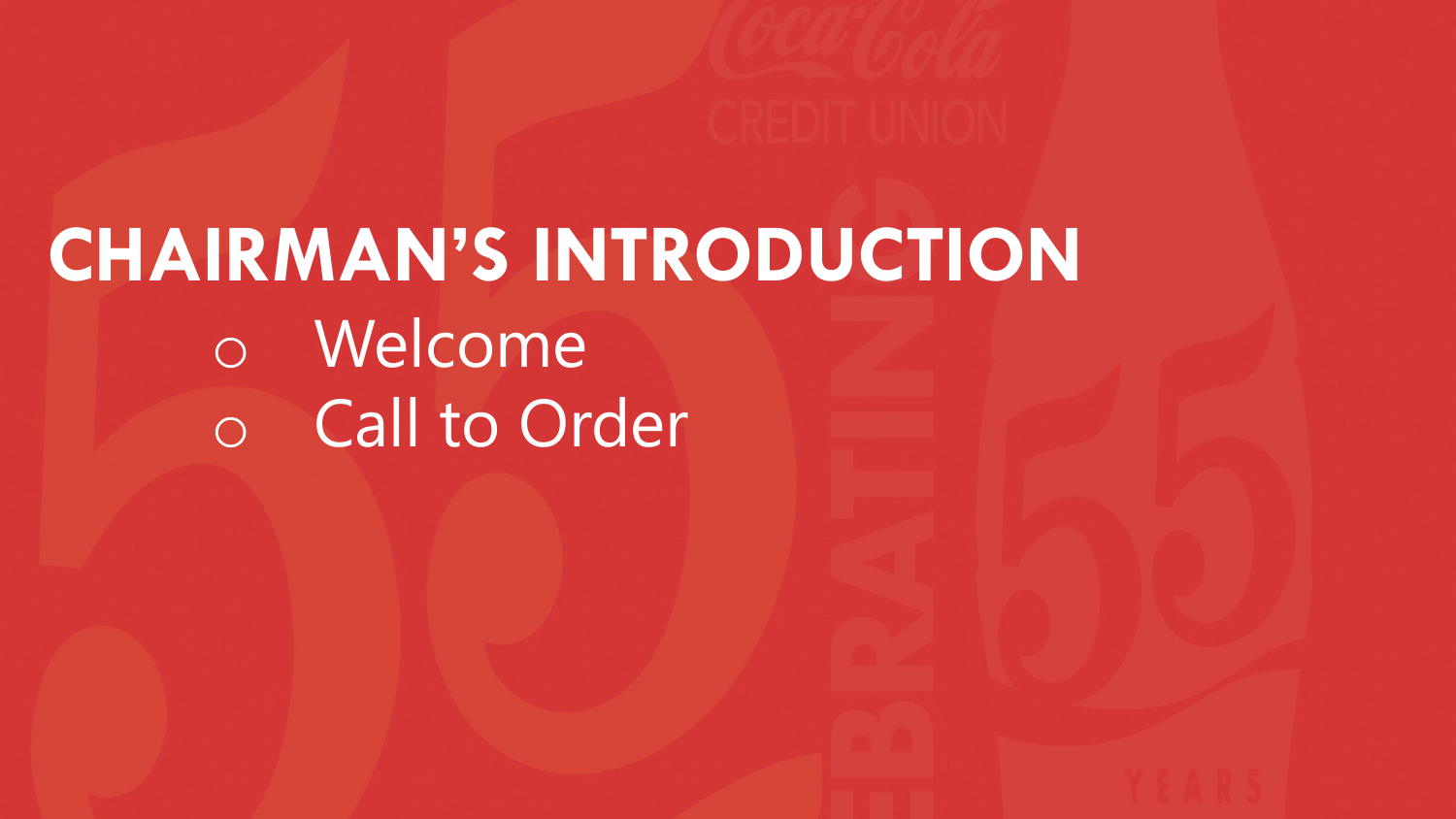

### **AGENDA**

- Introduction of the Board
- Approval of Annual Meeting Minutes
- Supervisory Committee Report
- Chairman's Report
- President's Report
- Nominating Committee Report
- **Other Business**
- Q & A
- Closing Remarks/Adjourn Meeting
- Prize Drawing

Ivor Longo Margaret Sherrod Billy Kane Ivor Longo Rob Hatefi Shilvi Leinwand Ivor Longo Ivor Longo Ivor Longo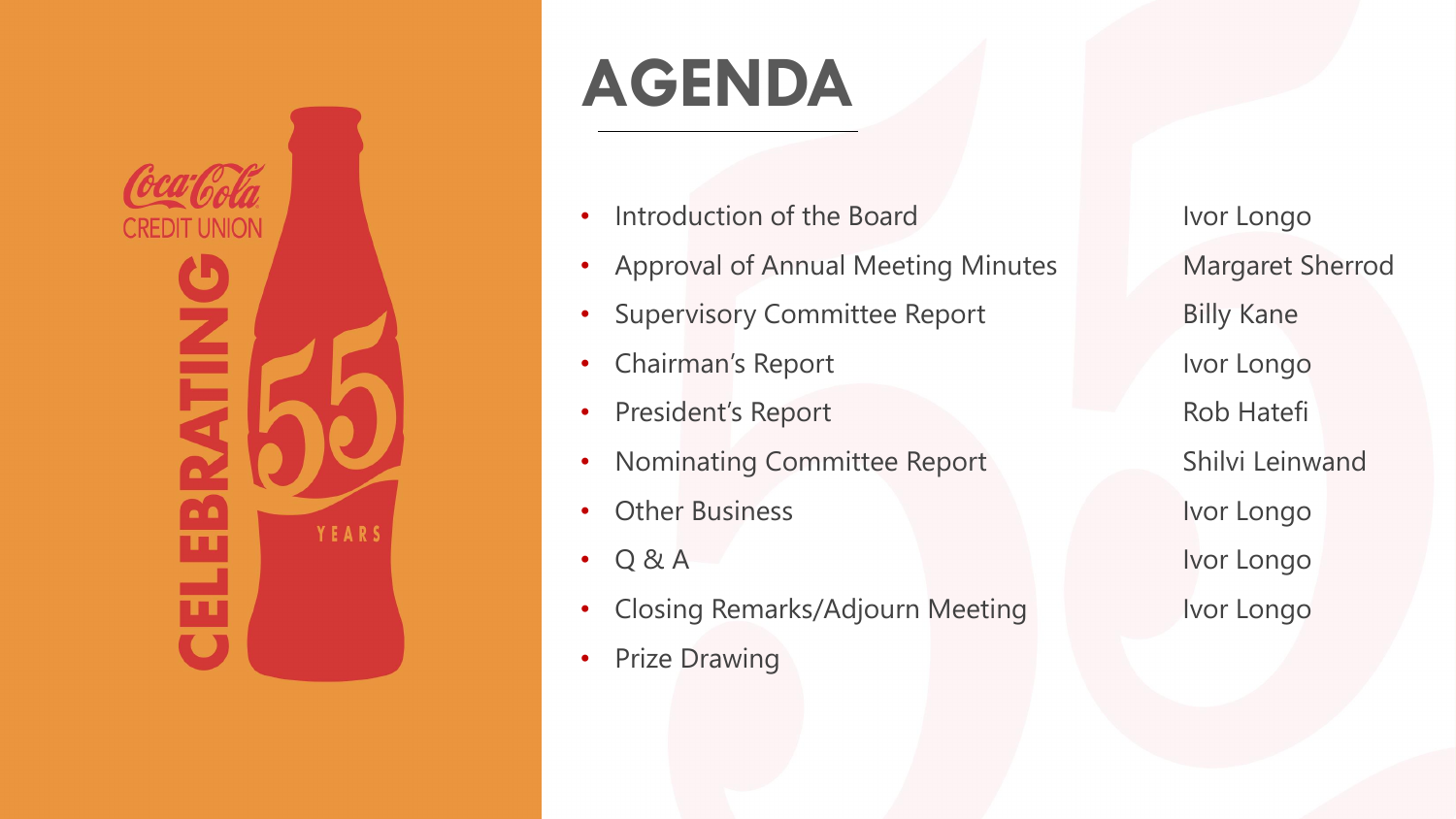# **BOARD OF DIRECTORS**

**Ivor Longo … Karen Brey … Nick Nichols … Margaret Sherrod … Anita DeMyers … Robin Moore … Chris Nolan … Billy Kane … Mike Gregorio … Livingstone Johnson Michael La Kier … Shilvi Leinwand … Derek Benz …** **Chairman Vice Chairman Chief Financial Officer Chief Recording Officer Board Member Board Member Board Member Board Member Board Member Board Member Board Member Board Member Board Member**

CELEB YEARS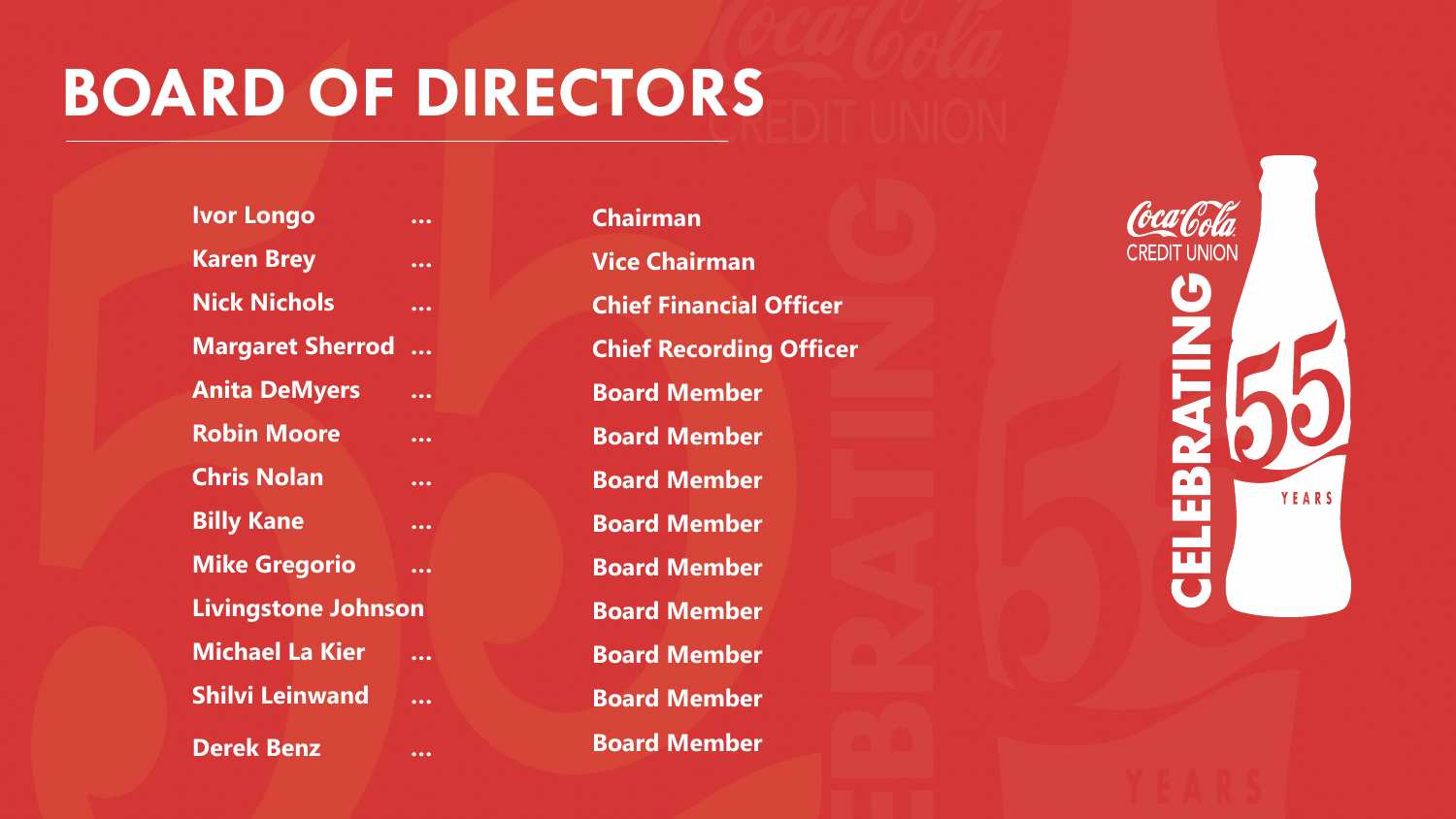

# **BOARD COMMITTEES**

- Finance Committee
- **Supervisory Committee**
- **Executive Committee**
- Marketing Committee
- Loan Review Committee
- Technology/Security Committee
- Advisory Council Committee
- Personnel Committee
- Contract Review Committee

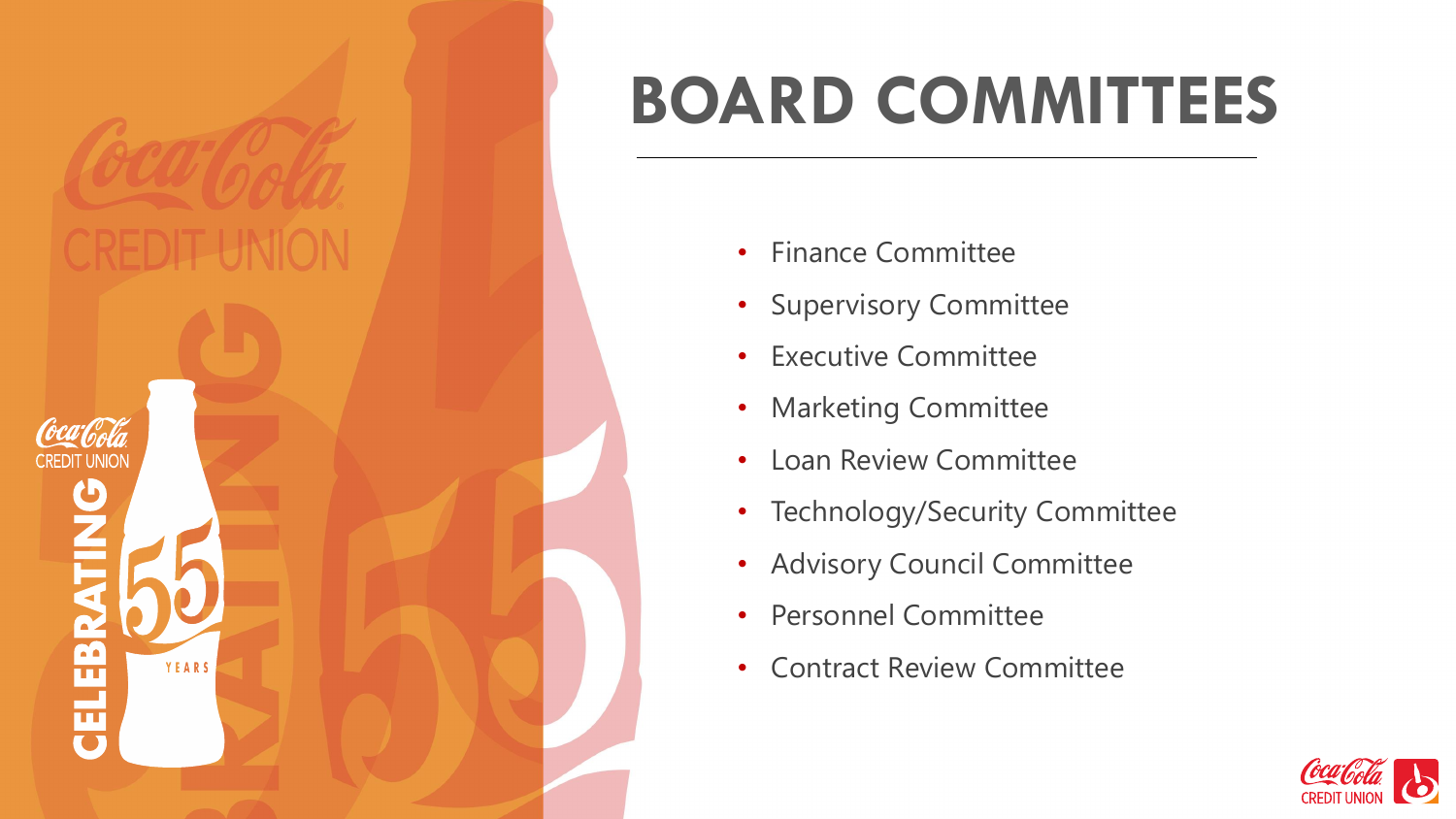

# **ANNUAL MEETING MINUTES**

- Approval of Annual Meeting Minutes
	- o Chief Recording Officer, Margaret Sherrod

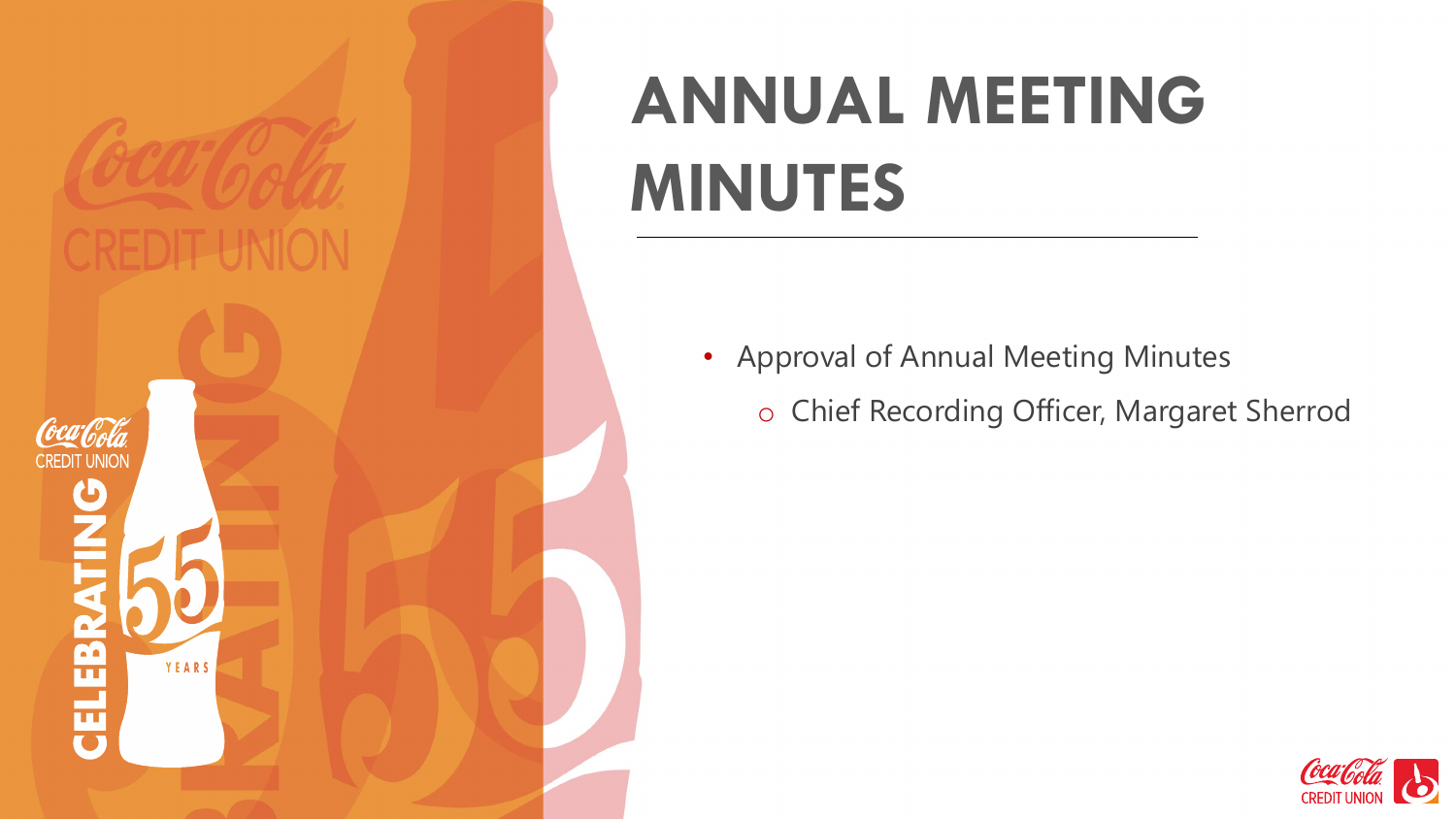#### **ANNUAL MEETING MINUTES**



Classified - Confidential

2020 ANNUAL REPORT

**Annual Petition Letter Official Prize Drawing Rules Annual Meeting Webinar Details** Annual Meeting Presentation 2019 Annual Meeting Minutes

2019 ANNUAL REPORT **Annual Meeting Presentation** 2018 Annual Meeting Minutes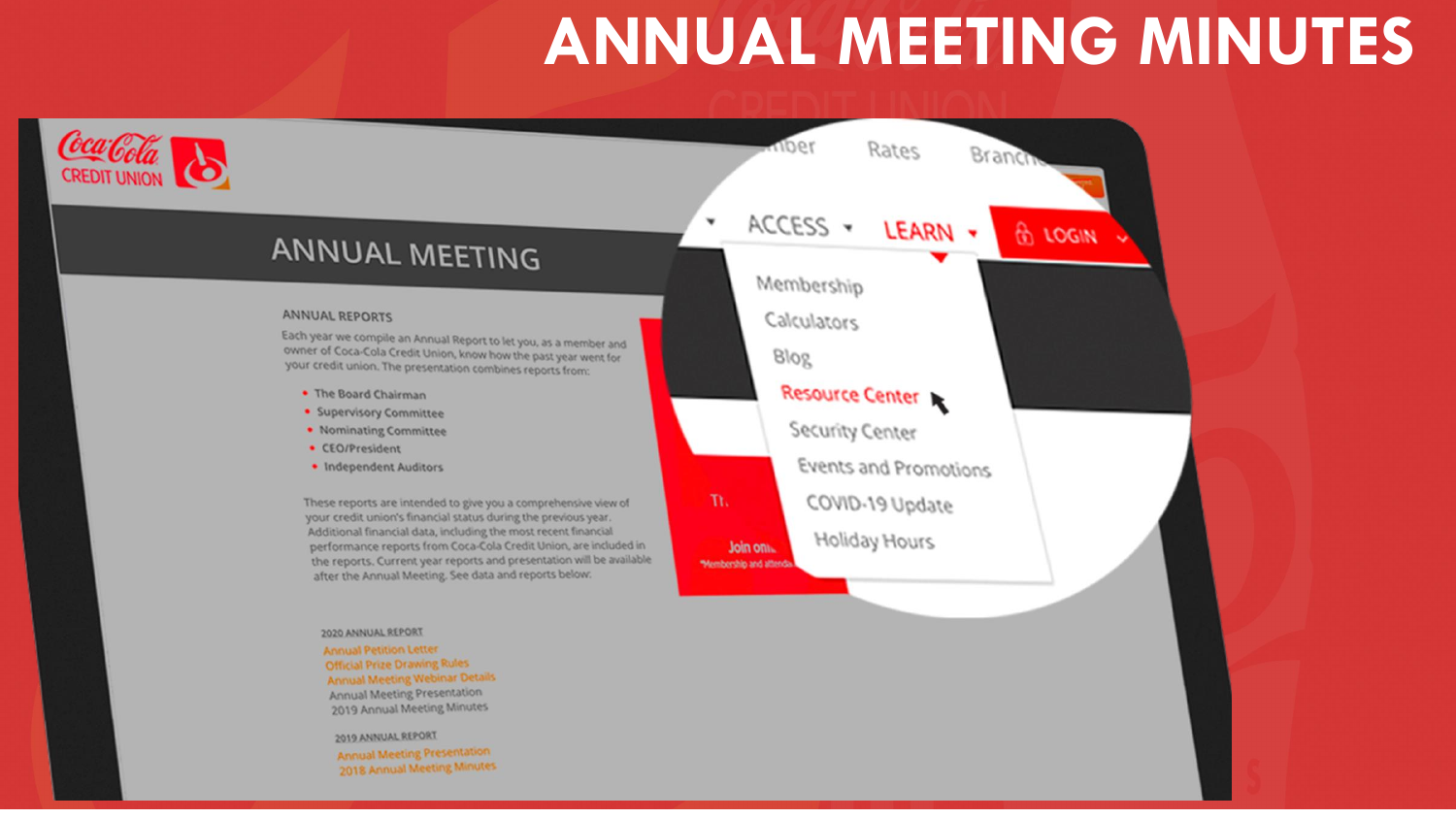

## **SUPERVISORY COMMITTEE REPORT**

• Supervisory Committee Chairman, Billy Kane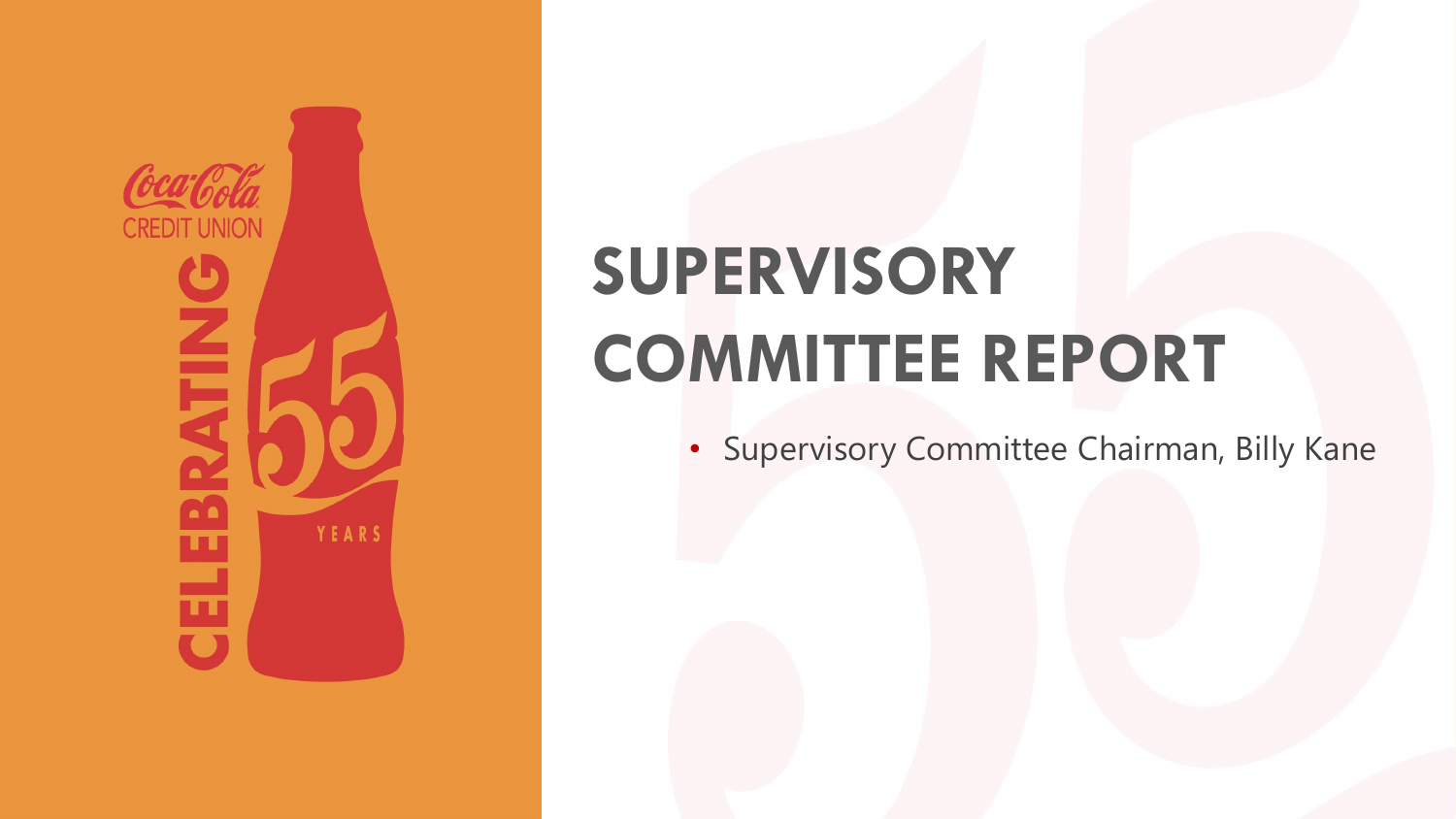

### **CHAIRMAN'S REPORT**

• Board Chairman, Ivor Longo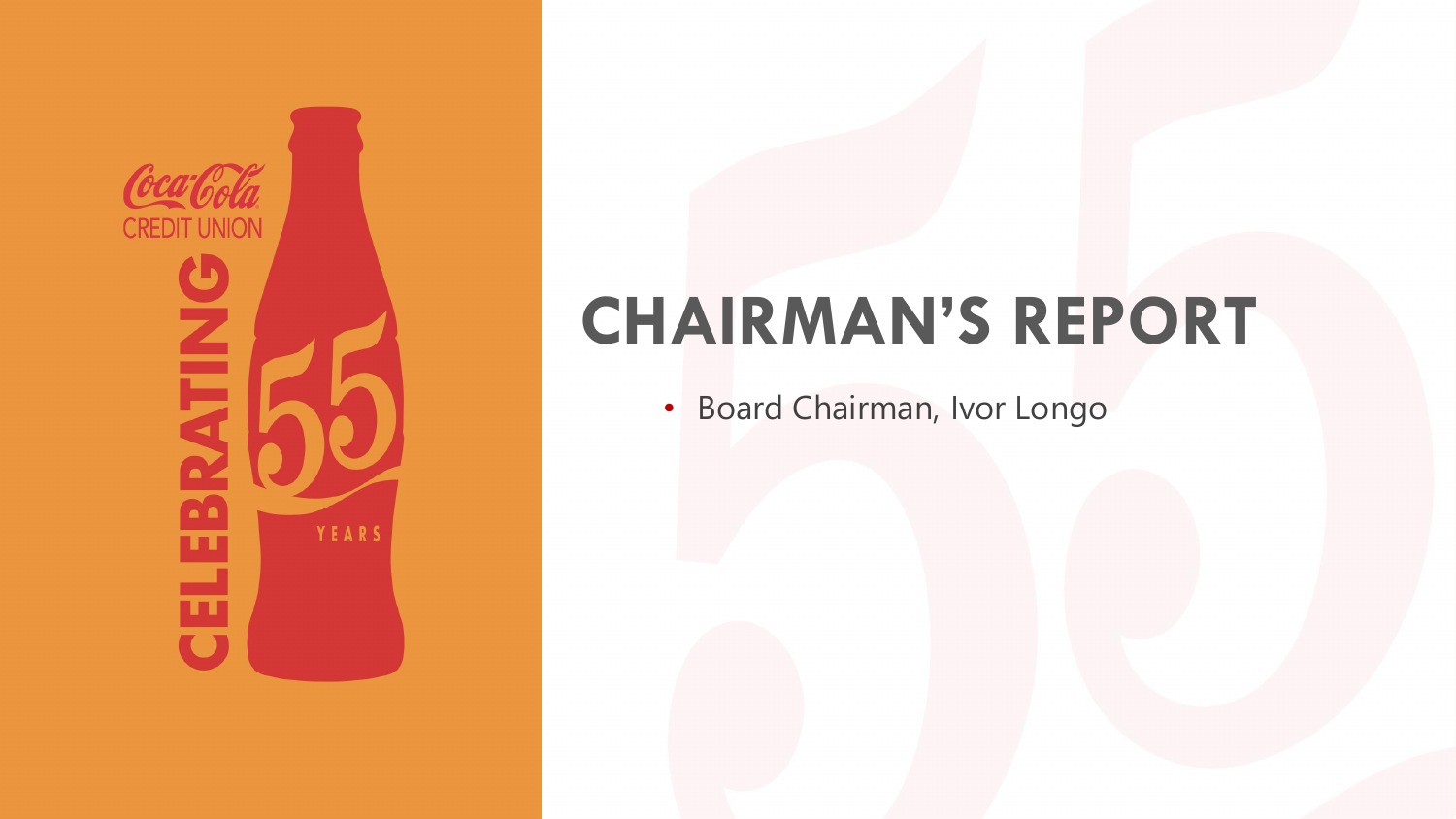#### **CHAIRMAN'S MESSAGE**



Classified - Confidential

2020 ANNUAL REPORT

**Annual Petition Letter Official Prize Drawing Rules Annual Meeting Webinar Details** Annual Meeting Presentation 2019 Annual Meeting Minutes

2019 ANNUAL REPORT **Annual Meeting Presentation** 2018 Annual Meeting Minutes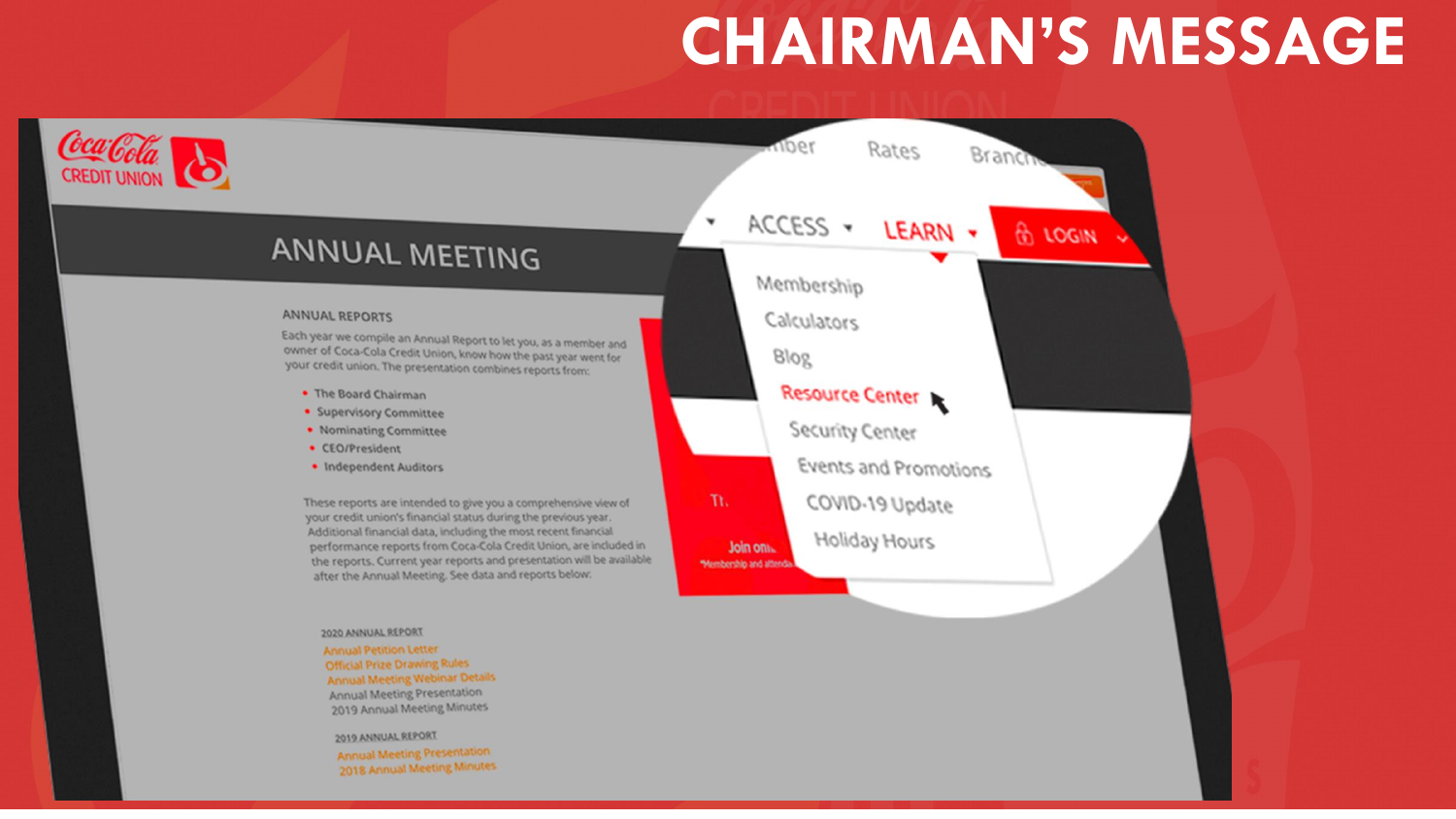### **PRESIDENT'S REPORT**

Statement of Condition

| <b>EARNINGS RATIOS</b>             | 2019 | 2018 | 2017    |
|------------------------------------|------|------|---------|
| <b>Yield on average Loans</b>      | 4.4% | 4.5% | 4.5%    |
| <b>Yield on Investments</b>        | 2.0% | 1.7% | 1.6%    |
| <b>Gross Income/Average Assets</b> | 4.4% | 4.4% | 4.2%    |
| <b>Cost of Funds</b>               | 0.4% | 0.2% | $0.1\%$ |
| <b>Net Interest Margin</b>         | 3.2% | 3.3% | 3.3%    |
| <b>Operating Expense Ratio</b>     | 3.0% | 3.1% | 3.4%    |
| <b>Return on Average Assets</b>    | 0.7% | 0.9% | 0.5%    |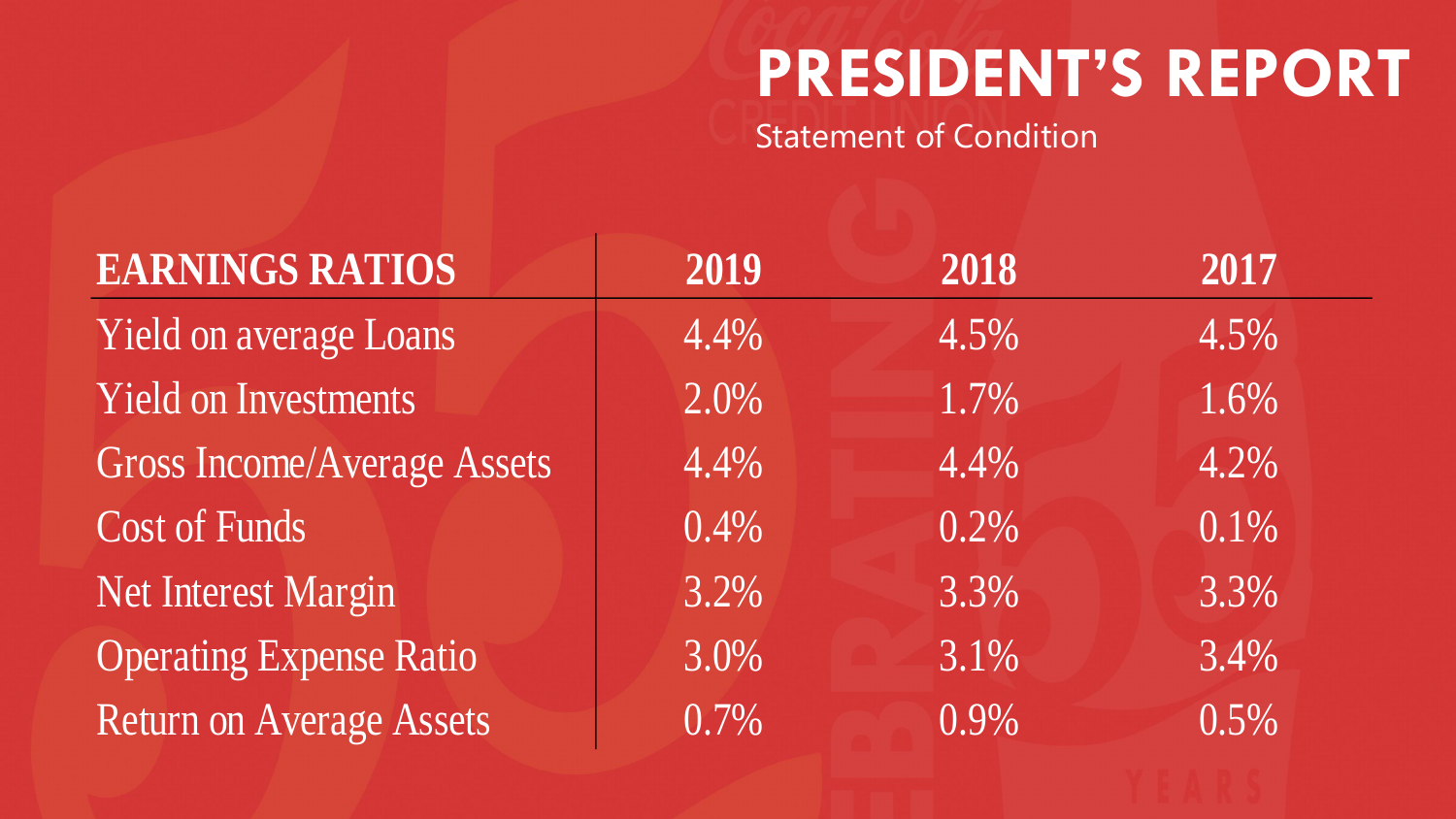#### **FINANCIAL RATIOS**

|                                       |               |        | 2019/2018 |               |        | 2018/2017 |   |        |
|---------------------------------------|---------------|--------|-----------|---------------|--------|-----------|---|--------|
| <b>FINANCIAL RATIOS (in millions)</b> |               | 2019   | Growth    |               | 2018   | Growth    |   | 2017   |
| <b>Total Loans</b>                    | S             | 131.7  | 1.5%      | $\mathbb{S}$  | 129.7  | 3.8%      | S | 124.9  |
| <b>Total Investments</b>              | $\mathcal{S}$ | 43.7   | $-30.2\%$ | $\mathcal{S}$ | 62.6   | $ 4.9\% $ | S | 59.7   |
| <b>Total Assets</b>                   | S             | 186.4  | $-6.6\%$  | S             | 199.6  | 5.7%      | S | 188.9  |
| <b>Total Shares</b>                   | S             | 164.4  | $-2.0\%$  | ${\cal S}$    | 167.8  | $-1.5\%$  | S | 170.4  |
| Total Equity                          | $\mathcal{S}$ | 20.3   | 16.7%     | $\mathcal{S}$ | 17.4   | 6.7%      | S | 16.3   |
| Net Worth Ratio                       |               | 10.9%  | 14.7%     |               | 9.5%   | 3.3%      |   | 9.2%   |
| <b>Loan to Share Ratio</b>            |               | 80.1%  | 3.6%      |               | 77.3%  | 5.5%      |   | 73.3%  |
| <b>Total Number of Members</b>        |               | 15,522 | 3.1%      |               | 15,049 | 4.1%      |   | 14,453 |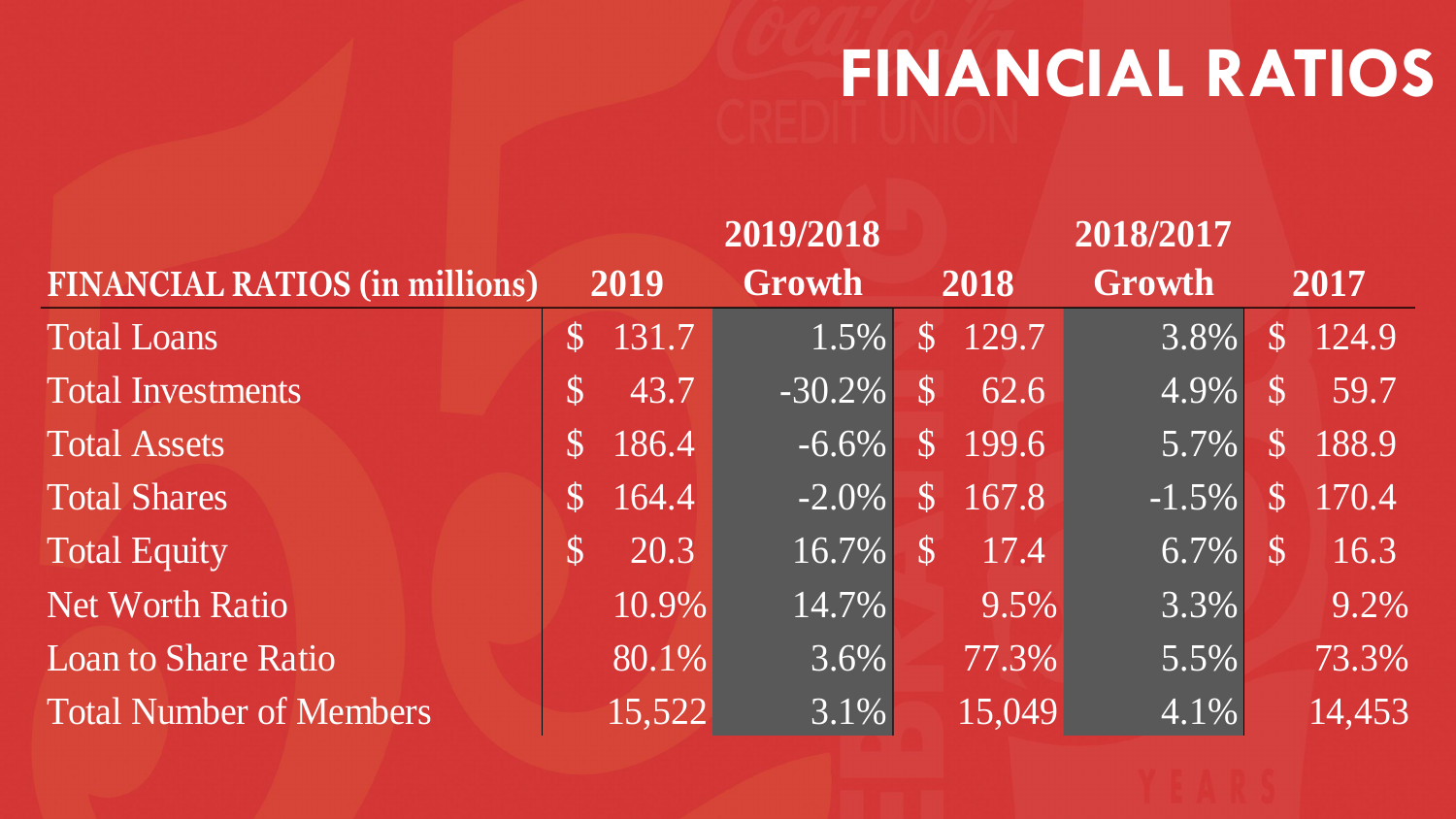### **FINANCIAL RESULTS**

|                                     | 2019/2018     |         |               | 2018/2017    |         |            |               |         |
|-------------------------------------|---------------|---------|---------------|--------------|---------|------------|---------------|---------|
| <b>EARNINGS</b> (in thousands)      |               | 2019    | <b>Growth</b> |              | 2018    | Growth     |               | 2017    |
| <b>Operating Income</b>             | $\mathcal{S}$ | 8,556.5 | 1.1%          | $\mathbb{S}$ | 8,464.3 | 7.6%       | $\mathcal{S}$ | 7,865.8 |
| <b>Provision for Loan Losses</b>    |               | 589.5   | 81.9%         |              | 324.1   | $-4.7\%$   |               | 340.0   |
| <b>Operating Expenses</b>           |               | 5,955.1 | $-2.0\%$      |              | 6,077.7 | $-4.8\%$   |               | 6,384.2 |
| <b>Dividend Expense</b>             |               | 708.4   | 98.4%         |              | 357.0   | 93.4%      |               | 184.6   |
| <b>Net Income from Operations</b>   |               | 1,303.6 | $-23.6%$      |              | 1,705.4 | 78.2%      |               | 957.0   |
| <b>Non-Operating Gains/(Losses)</b> |               | 37.0    |               |              |         | $-100.0\%$ |               | 1.7     |
| <b>Net Income</b>                   |               | 1,340.6 | $-21.4%$      |              | 1,705.4 | 77.9%      |               | 958.7   |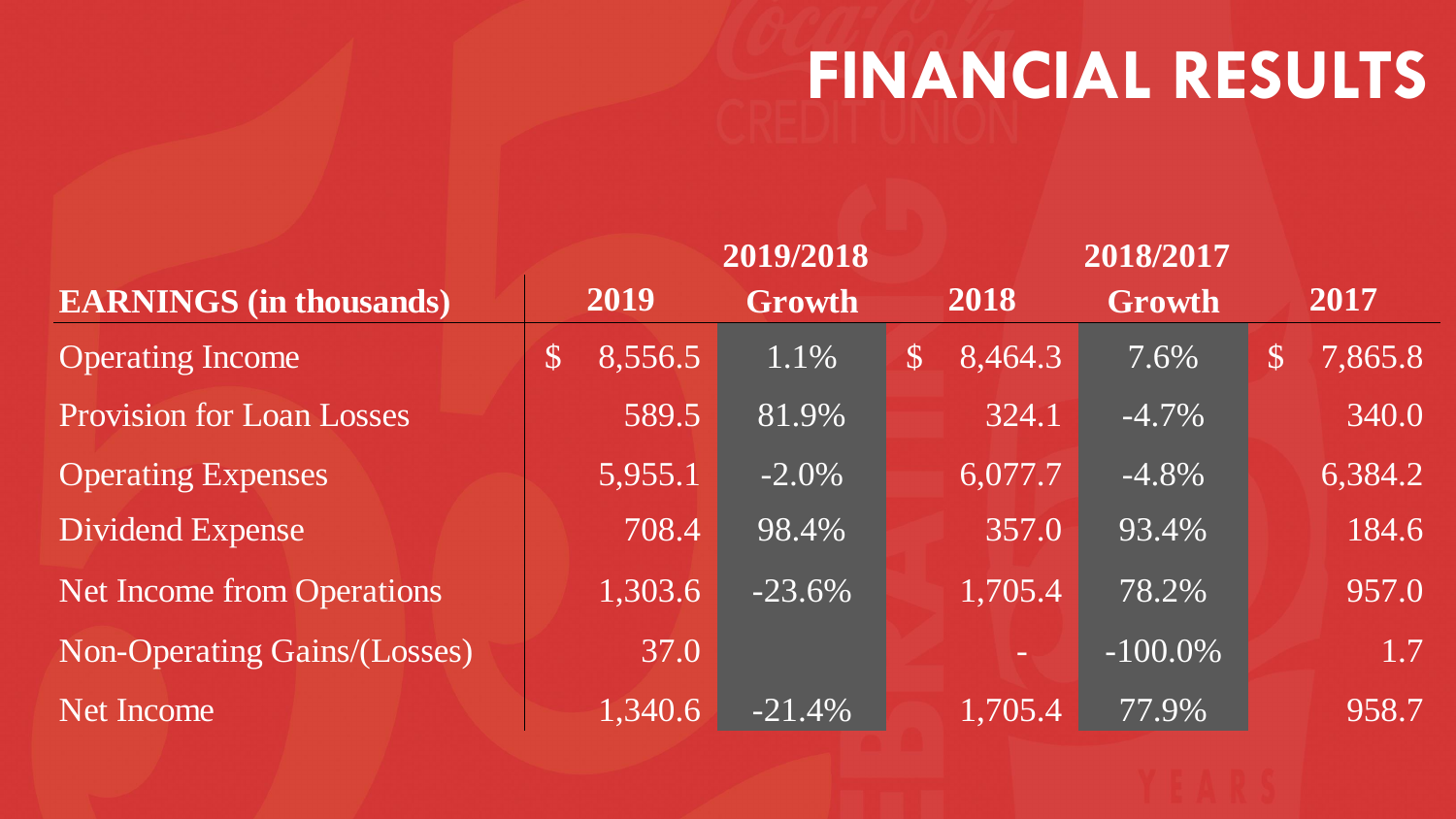

# **NOMINATING COMMITTEE REPORT**

- Nominating Committee Chairman
- Election of Board of Directors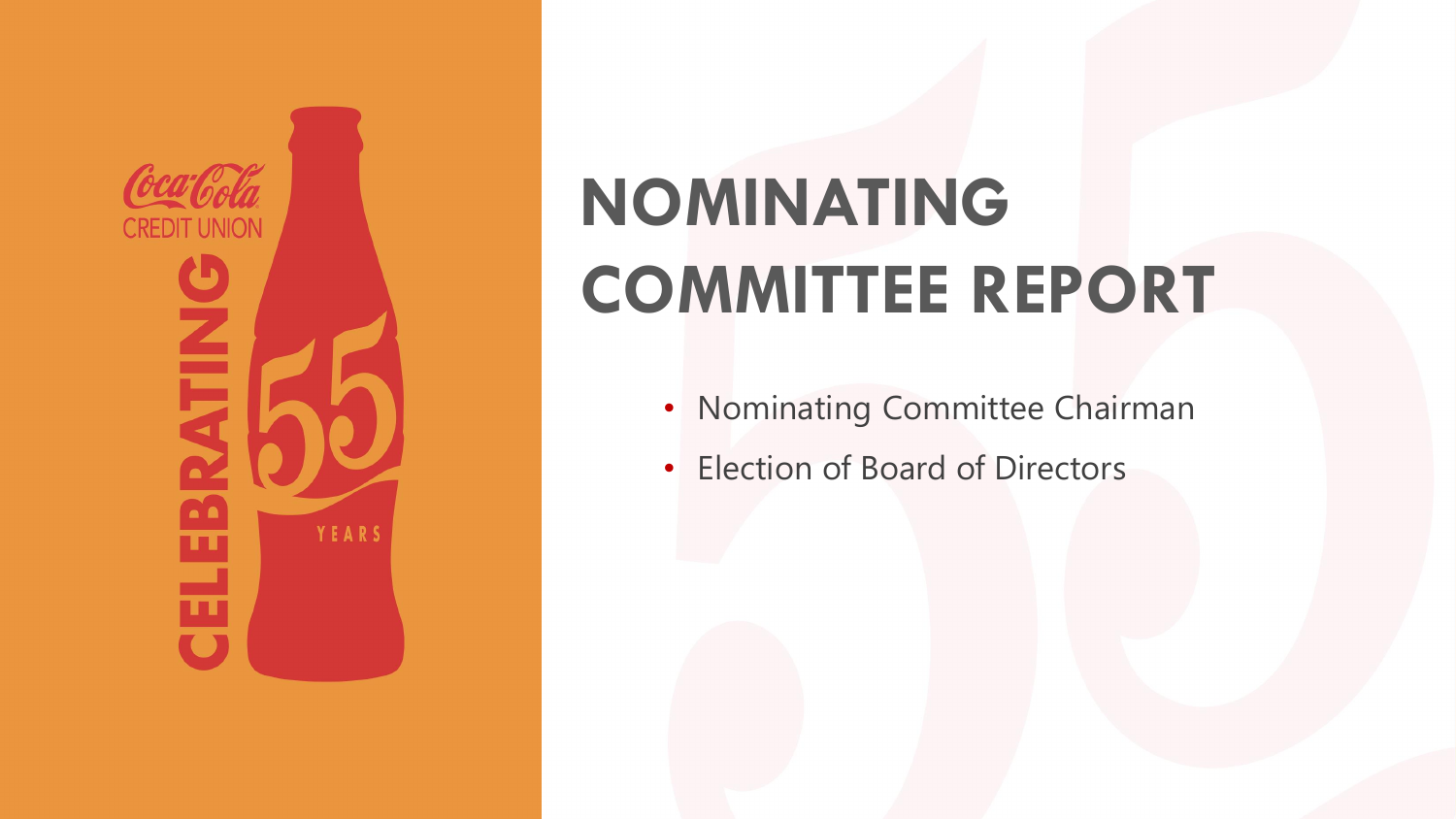

### **OTHER BUSINESS**

- Old Business
- New Business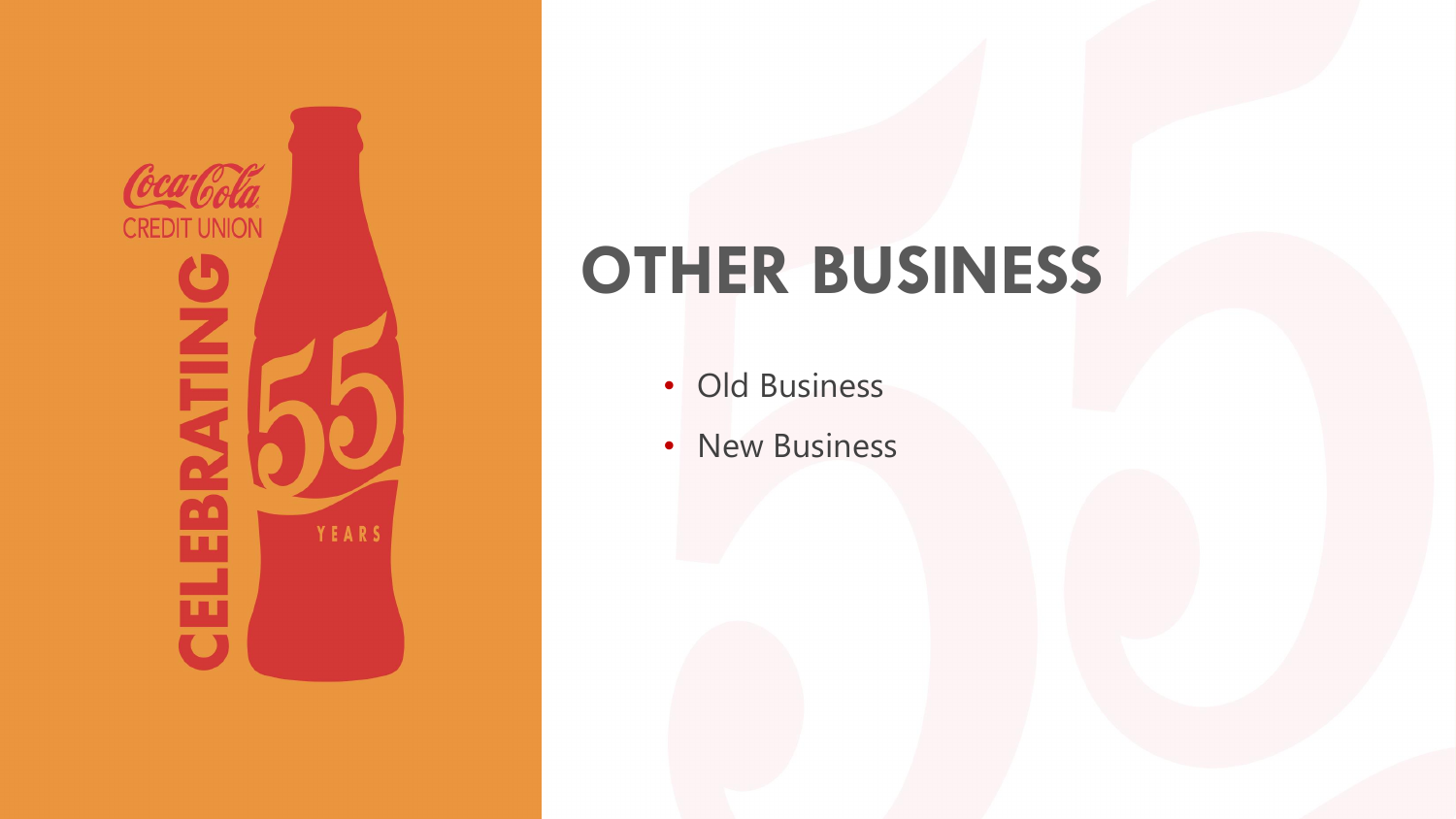

### **CLOSING REMARKS**

• Chairman's Closing Remarks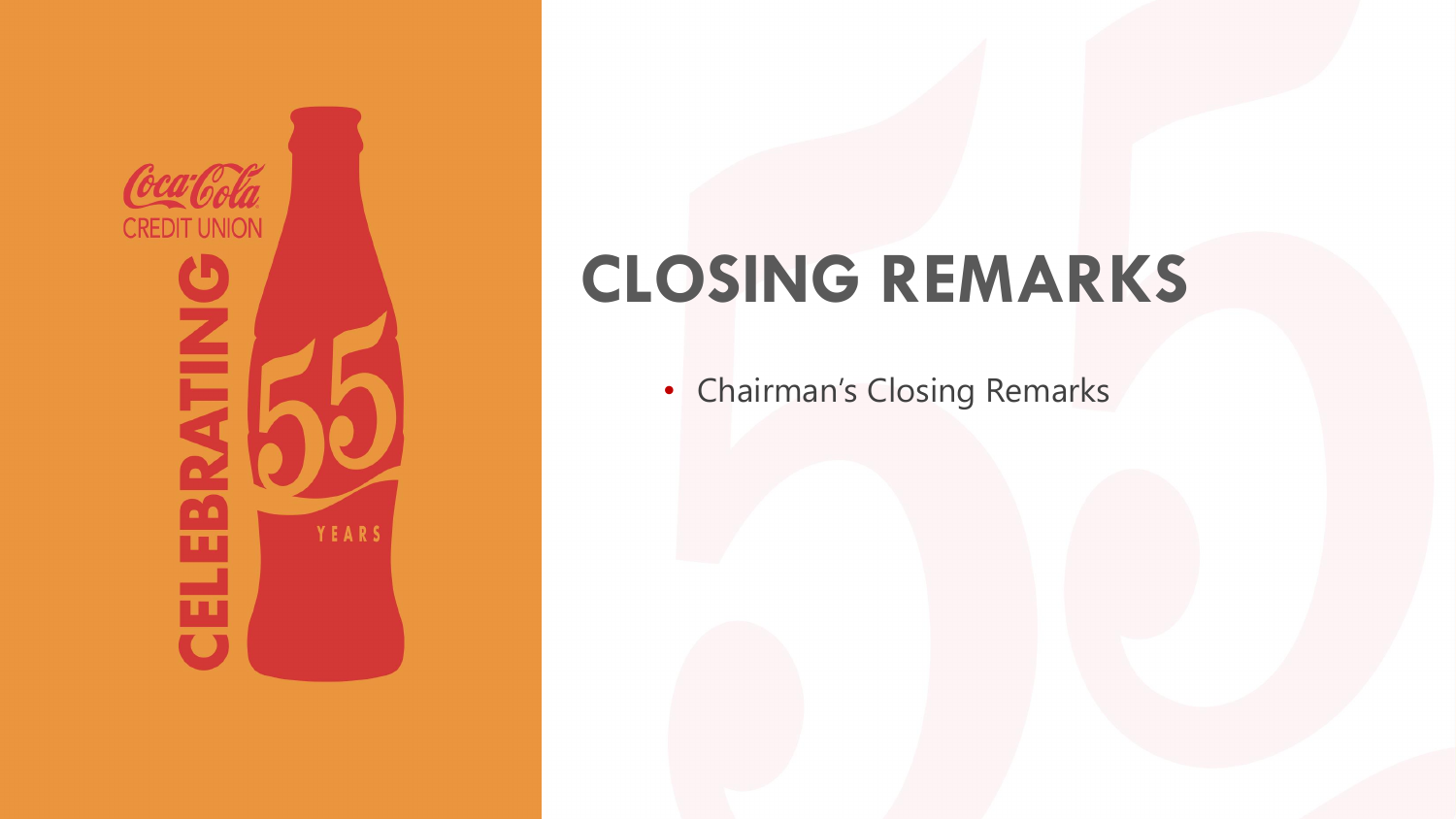

## **PRIZES**

- Eligibility:
	- o Member must be in good standing
	- o Member must attend meeting via BlueJeans
	- o Board members, staff and volunteers and their family members are not eligible
- Money will be transferred into the winner's account today:

| $\circ$ 5 <sup>th</sup> prize | \$100.00 |
|-------------------------------|----------|
| $\circ$ 4 <sup>th</sup> prize | \$200.00 |
| $\circ$ 3 <sup>rd</sup> prize | \$300.00 |
| $\circ$ 2 <sup>nd</sup> prize | \$400.00 |
| $\circ$ 1 <sup>st</sup> prize | \$500.00 |